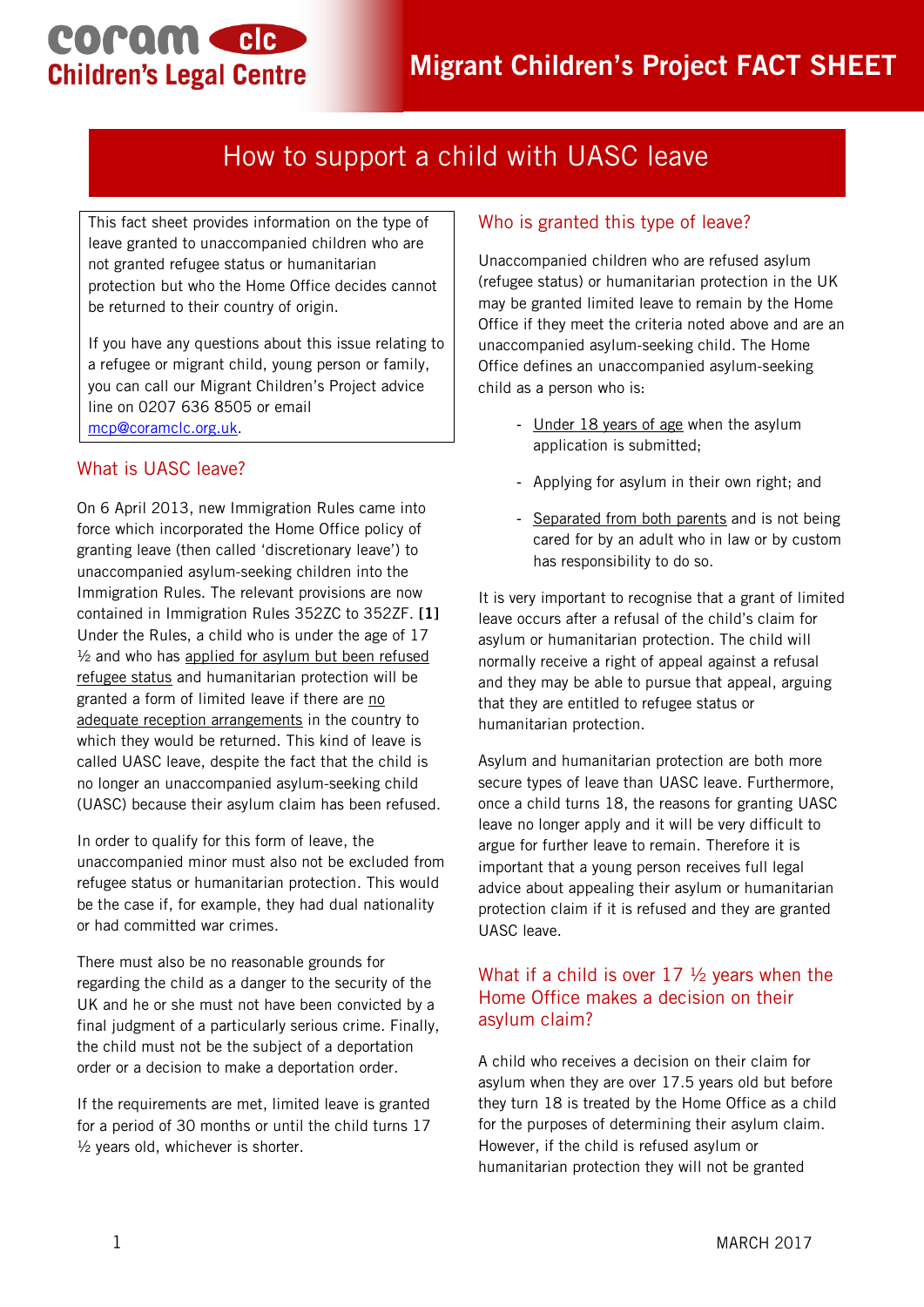# coram cle **Children's Legal Centre**

UASC leave if they are between 17.5 and 18 years of age. If they are refused asylum or humanitarian protection they will normally get a right of appeal against that decision.

### What happens if a child turns 18 before the Home Office make a decision on their asylum claim?

If a child applies for asylum when they are under 18 the Home Office must treat them as a child. However, once the child turns 18, child-specific policies and procedures no longer apply. For example, if the child claimed asylum and had not been substantively interviewed by the time they turned 18, they would not receive child-specific protections at their interview unless their solicitor made representations as to why this should be provided.

Further, if the Home Office makes a decision on the asylum claim when the child has turned 18 and the asylum and humanitarian protection claim is refused, the Home Office will not grant the child UASC leave. The Home Office will also make a decision on risk on return on the basis that the young person was returning as an adult, rather than as a child, to their country of origin.

However, the Home Office should still consider the elements of an asylum claim on the basis that any exploitation or trauma that occurred was experienced by a child. This must be taken into account alongside other factors such as culture and levels of education when assessing credibility and determining an asylum claim.

The Home Office sometimes takes a long time to make a decision on someone's asylum claim. In a child's case there should not be a long delay. A delay can seriously prejudice a child's case because it may preclude them from being treated as a child when their claim is decided and from being granted UASC leave. If there is a delay in the Home Office making a decision, the child's solicitor may chase the Home Office to try to get the decision made while they are still a child.

The problem of children 'ageing out' of child-specific policies and procedures is evidenced in Home Office statistics. In 2014, for example, initial decisions were made by the Home Office on 1,269 asylum claims from children and in 95 of these cases the child had turned 18 when the decision was made. The grant rate is much lower for those whose claims are decided after they have turned 18: just 8.4% of the 95 cases resulted in a grant of asylum, compared to 42.3% of cases where the child was 17 or under. **[2]**

### Can UASC leave be extended?

It is very important that children whose UASC leave is soon due to expire apply for further leave before their current leave expires. For those nearing the age of 17  $\frac{1}{2}$  this would not be an application for further UASC leave (as they would soon be an adult) but an application for an extension of leave to remain in the UK as a person who was refused asylum but given another type of permission to stay in the UK. Please note that such an application should be made within 28 days of the end of their leave period.

The application must be made on the correct form and the correct fee must be paid. As long as an intime, valid application is made the conditions of the individual's leave remain the same while the application is pending, including throughout any appeals. **[3]** This means that they will still be eligible for the same support, to work etc.

Legal representation for the further leave to remain application should be sought 3-6 months before the UASC leave expires. This will allow a solicitor or immigration adviser to prepare the application for further leave properly and submit the application in time.

The Home Office provides guidance and details of its policy on limited leave to remain and how it considers further leave to remain applications. **[4]**

A young person will need to have accrued ten years leave to remain before being eligible for indefinite leave to remain ('settled status'). It is therefore unlikely that a child granted UASC leave will become eligible for settlement without varying their status at some point.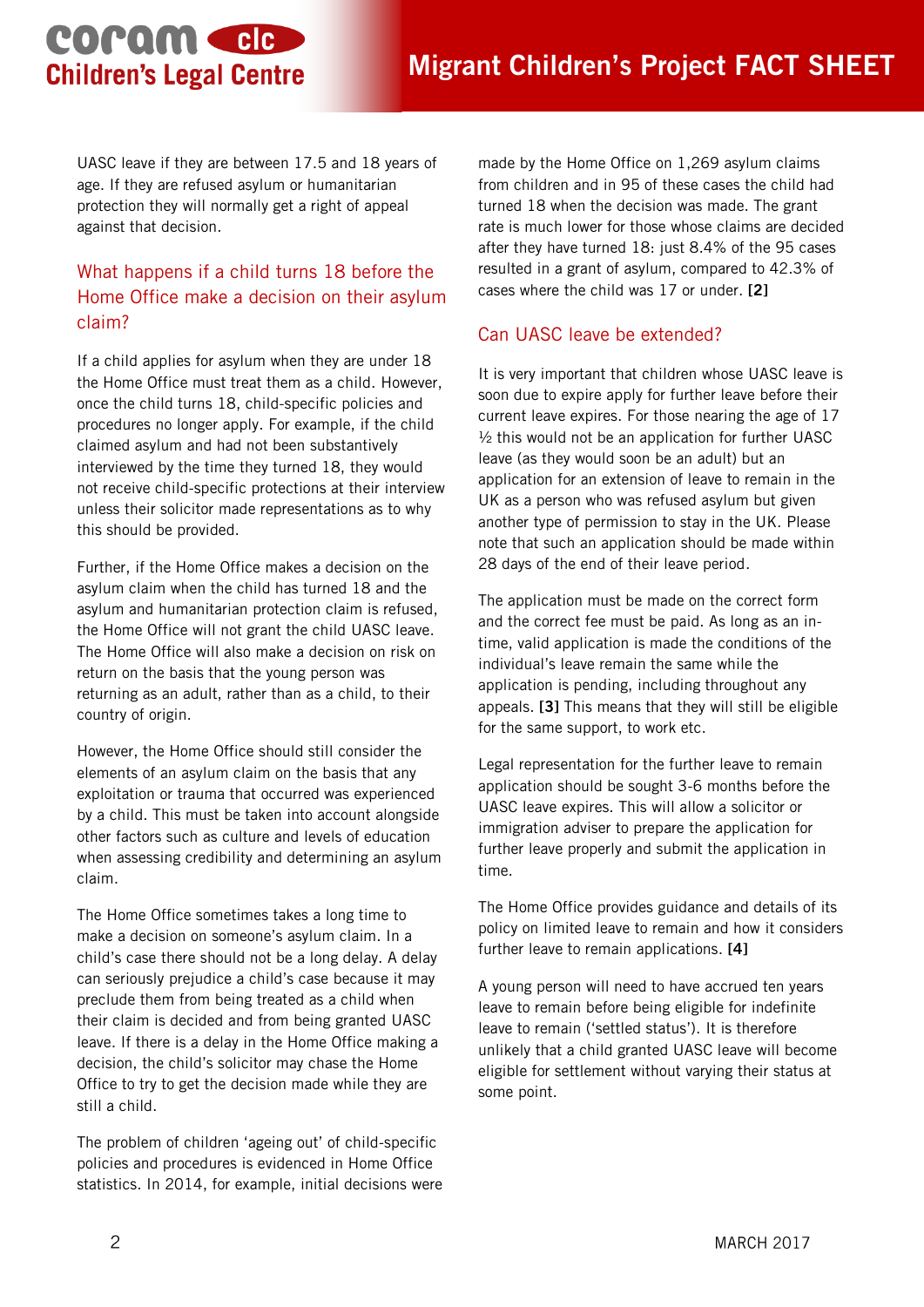# coram cle **Children's Legal Centre**

### Those initially granted discretionary leave before 9 July 2012

The information in relation to UASC leave is only relevant if the child or young person was first granted leave after 9 July 2012. If the child received their initial grant of leave prior to 9 July 2012, they would have been granted 'discretionary leave to remain' for three years. The reason that this is important is because they will be on a different route to settlement. They will be on a six year route to settlement under the Home Office's 'Discretionary Leave' policy. **[5]** This includes leave accrued while awaiting a decision or appealing a subsequent negative decision.

### Applications for further leave to remain

Applications for further leave to remain for unaccompanied minors or former unaccompanied asylum seeking minors who have been granted discretionary leave/UASC leave following an asylum refusal should make their application on form FLR(DL). **[6]**

It is important that an individual uses the most up to date form and you can check for the most recent form on the government website. Previously, making an application in this situation carried no fee. However, a fee was introduced in April 2015. The fees normally change on a yearly basis and these should be checked on the government website. **[7]** Depending on the circumstances, an individual may be able to apply for a fee waiver or may be exempt from paying a fee. A looked after and accommodated child is exempt from paying a fee.

Young people approaching the age of 17 ½ who are applying for leave might do so on the basis that they still need protection in the UK and/or on the grounds that due to the length of time spent in the UK and the life they have built here that they should be allowed to stay on Article 8 grounds. For more information see our fact sheet on Article 8 – the right to respect for private and family life at:

[www.coramchildrenslegalcentre.com/resources.](http://www.coramchildrenslegalcentre.com/resources) It should be noted that legal advice for making and submitting human rights arguments under FLR(DL) applications is not covered by legal aid. Although the Home Office will normally expect any protection arguments to be made in a fresh claim, it is best that any protection arguments are outlined in any representations with the FLR(DL), along with a fresh claim for asylum being made separately. Legal aid is available for fresh claims and protection claims. If the child or young person is looked after and accommodated by the local authority, they may have responsibility for paying for the legal advice. Please see our fact sheet on obtaining legal representation for further information:

[www.coramchildrenslegalcentre.com/resources.](http://www.coramchildrenslegalcentre.com/resources)

#### How can you help?

If you are working with a child or young person who is making a further leave to remain application, their solicitor or immigration adviser may ask you to provide a letter or report in support of their application. This information will be important to show the private life that the child or young person has developed during their time in the UK, particularly if you are their social worker, key worker, teacher or accommodation provider. Medical information and education achievements will also be important to any private life application. Information you may be able to provide includes:

- How long you have known the child or young person
- How you have been involved in their life
- Any significant achievements or difficulties they have overcome
- Any comments on the person's character.

Once an application has been submitted, it can take at least 4-6 months for a decision to be made. Any negative decision will normally come with a right of appeal. If this occurs, the child or young person should obtain further advice as soon as possible.

### **NOTES**

**[1]** Home Office, Immigration Rules 352ZC-352ZC [https://www.gov.uk/guidance/immigration-rules/immigration](https://www.gov.uk/guidance/immigration-rules/immigration-rules-part-11-asylum)[rules-part-11-asylum](https://www.gov.uk/guidance/immigration-rules/immigration-rules-part-11-asylum)